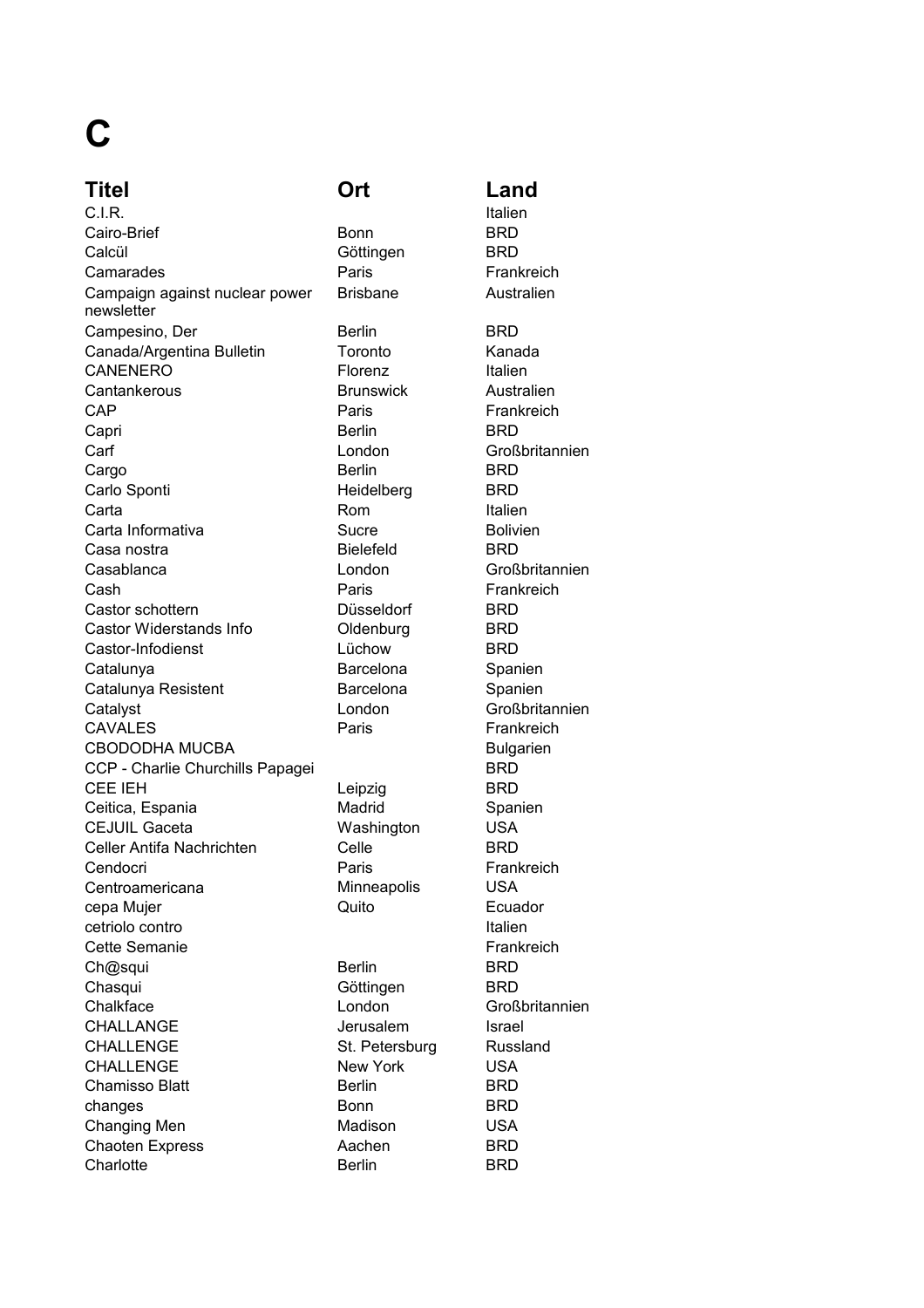| Charlottenburger Altstadt Zeitung | <b>Berlin</b>      | <b>BRD</b>               |
|-----------------------------------|--------------------|--------------------------|
| Charlottenburger Blätter          | <b>Berlin</b>      | <b>BRD</b>               |
| Charlottenburger Stachel          | <b>Berlin</b>      | <b>BRD</b>               |
| che fare                          | Mailand            | Italien                  |
| che fare Magazin                  | Mailand            | Italien                  |
| che fare Magazin                  | Mailand            | Italien                  |
| check point                       | <b>Berlin</b>      | <b>BRD</b>               |
| Chemiearbeiter, Der               | Hamburg            | <b>BRD</b>               |
| Chiapas                           | <b>Mexico City</b> | Mexico                   |
| <b>Chiapas Rundbrief</b>          | Münster            | <b>BRD</b>               |
| Chicano Human Rights Bulletin     | Denver             | <b>USA</b>               |
| <b>Chile Aktuell</b>              | Göttingen          | <b>BRD</b>               |
| <b>Chile Dokumentation</b>        | <b>Bremen</b>      | <b>BRD</b>               |
| Chile Nachrichten                 | <b>Berlin</b>      | <b>BRD</b>               |
| Chile Nachrichten                 | <b>Berlin</b>      | <b>BRD</b>               |
| Chile Nachrichten                 | <b>Berlin</b>      | <b>BRD</b>               |
| Chile Solidarität                 | Heidelberg         | <b>BRD</b>               |
| Chile Zeitung                     | <b>Berlin</b>      | <b>BRD</b>               |
| China heute                       | München            | <b>BRD</b>               |
| China im Aufbau                   | Beijing            | VR China                 |
| China im Bild                     | Beijing            | VR China                 |
| <b>China Reconstructs</b>         | Peking             | VR China                 |
| Chips & Kabel                     | <b>Berlin</b>      | <b>BRD</b>               |
| <b>Christiania's Alternative</b>  | Kopenhagen         | <b>Dänemark</b>          |
| Cinema Azad                       | <b>Berlin</b>      | <b>BRD</b>               |
| Cirkular                          | Erlangen           | <b>BRD</b>               |
|                                   | Toledo             |                          |
| Clamor<br>Clandestina             | Trier              | <b>USA</b><br><b>BRD</b> |
|                                   |                    |                          |
| Clara                             | Oldenburg          | <b>BRD</b>               |
| Clash (engl.)                     | Amsterdam          | Niederlande              |
| Clash (deut.)                     | Amsterdam          | Niederlande              |
| Class Struggle                    | Auckland           | Neuseeland               |
| Class War                         | <b>Bremen</b>      | <b>BRD</b>               |
| Class War                         | London             | Großbritannien           |
| Clio                              | <b>Berlin</b>      | BRD                      |
| <b>CLOCKWORK</b>                  | Mainz              | <b>BRD</b>               |
| Clou                              | Gießen             | <b>BRD</b>               |
| cnt                               | <b>Bilbao</b>      | Baskenland               |
| cnt                               | Madrid             | Spanien                  |
| cnt-info                          | Wetzlar            | <b>BRD</b>               |
| Cobrisa Informiert                | <b>Berlin</b>      | <b>BRD</b>               |
| Cochise                           | <b>Berlin</b>      | <b>BRD</b>               |
| Coleres                           | Paris              | Frankreich               |
| Collegamenti Wobbly               | Mailand            | Italien                  |
| <b>Collective Action Notes</b>    | <b>Baltimore</b>   | <b>USA</b>               |
| Collettivo                        | Rom                | Italien                  |
| Colloqium                         | <b>Berlin</b>      | <b>BRD</b>               |
| Colombia                          |                    | Kolumbien                |
| Colombia en Lucha                 | Paris/Madrid       | F/ES                     |
| Combat Syndicaliste, Le           | Paris              | Frankreich               |
| Combate                           | Spanga             | Schweden                 |
| Comcosur Info                     | Montevideo         | Uruguay                  |
| Commenorator                      | Oakland            | <b>USA</b>               |
| Comment                           | <b>Burlingthon</b> | Großbritannien           |
|                                   |                    |                          |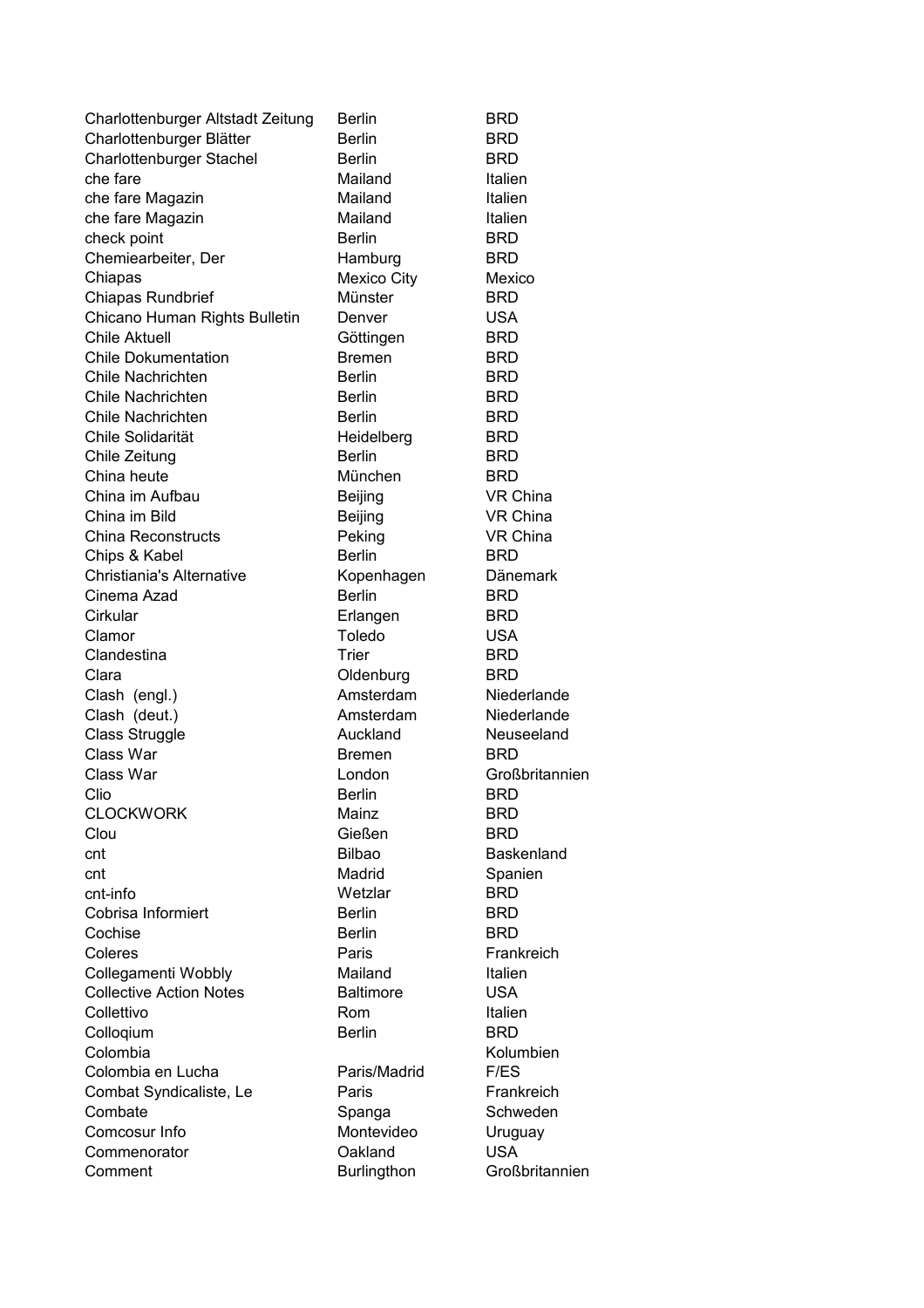Commune Berlin BRD Contra Flow London Großbritannien Contro Informazione Internationale Bologna butalien Conviction London Großbritannien Cool Breeze of Resistance Hamburg BRD Cooly Hully Revue **Hamburg** BRD Copwatch Report Berkeley USA Correos de Centroamerica <br>
Zürich Schweiz Cosal Münster BRD Cotidiano Mujer **Montevideo** Uruguay Cottbusser Infoblatt Cottbus Cottbus BRD Counter Information **Edinburgh** Großbritannien Counter Information Bremen BRD Counterspy Washingthon USA Courage **Köln** Köln BRD Courage Berlin BRD Courage Frederikberg Dänemark Courant Alternatif **Exercise Reims** Frankreich Covert Action Massachusetts USA Coyote München BRD Crack **Crack Italien** Crazy Horse Spirit **Crazy Horse Spirit** Rapid City **USA** Crimethinc Worker Bulletin Rangewood Drive USA Commom Ground Derry Common Sense **Communale** Commune Libre Communicazione antagonista Communidad Latinoamericana **Communique** Communism (engl.) Communisme (franz.) Communist Headache Communistraction Community Action Community Defence Compact Complete Control Comunarda Comunismo (span.) Con-Fusion Connecions Bloomington Connexions Oakland **Constructiv** Construyendo Context XXI **Contrapunto Contrast** Contraste Contratom Carouge Contre Contre le Courant Contre Temps Contro Informazione

Heidelberg BRD Toulouse Frankreich Florenz Italien Kampala Uganda Brüssel Belgien Brüssel Belgien New York USA Jena/Erfurt BRD Richmond USA Neapel Italien Brüssel Belgien Berlin BRD Berlin BRD Wien Österreich Bremen BRD Uelzen BRD Heidelberg BRD Paris Frankreich Berlin BRD Paris **Frankreich** Mailand Italien

Irland Edinburgh Großbritannien London Großbritannien London Großbritannien Tottenham Großbritannien London Großbritannien USA USA Spanien Schweiz